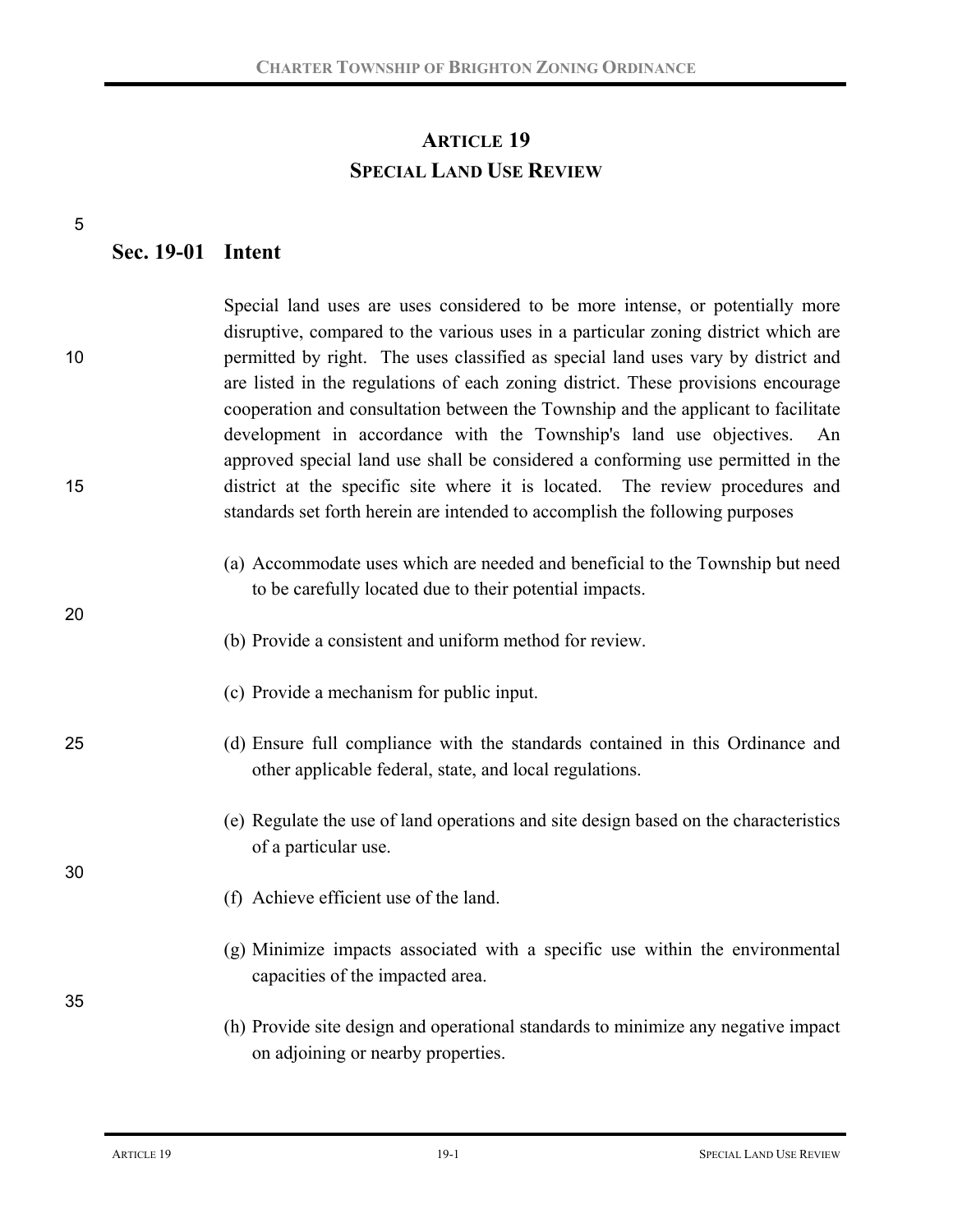|    | (i) Establish procedures for expansion or change in use of a special land use for<br>both uses which have received special land use approval and those which<br>existed prior to the adoption of special land use review procedures.                                                                                              |
|----|-----------------------------------------------------------------------------------------------------------------------------------------------------------------------------------------------------------------------------------------------------------------------------------------------------------------------------------|
| 5  | Sec. 19-02 Special Land Use Application Procedure                                                                                                                                                                                                                                                                                 |
| 10 | An application for a special land use shall be submitted in accordance with the<br>following procedures, standards and requirements. A site plan must be submitted<br>with the application for special land use. Approval of the proposed land use is<br>required prior to the site plan approval by the Planning Commission.     |
| 15 | (a) Applicant Eligibility. An application shall be submitted by the owner of an<br>interest in land for which approval is sought, or by an agent designated by the<br>owner. The applicant or agent shall be present at all scheduled review<br>meetings or consideration of the proposal may be tabled by the reviewing<br>body. |
| 20 | (b) Required Information. An application for a special land use permit shall<br>include all of the following document and information:                                                                                                                                                                                            |
|    | (1) <b>Application Form.</b> A special land use application form supplied by the<br>Township Planner which has been completed in full by the applicant.                                                                                                                                                                           |
| 25 | (2) Site Plan. A full site plan in accordance with <i>Article 18</i> .                                                                                                                                                                                                                                                            |
|    | (3) A statement with regard to compliance with the standards for approval in<br><b>Section 19-03.</b>                                                                                                                                                                                                                             |
| 30 | (c) Planning Commission Consideration. After all required information has<br>been received and review fees paid, the application shall be processed in<br>accordance with the following procedures:                                                                                                                               |
| 35 | Acceptance for Processing. The application shall be placed on the agenda<br>of a scheduled Planning Commission meeting and a public hearing<br>scheduled.                                                                                                                                                                         |
|    | (2) <b>Public Hearing.</b> Notice of the public hearing shall be in accordance                                                                                                                                                                                                                                                    |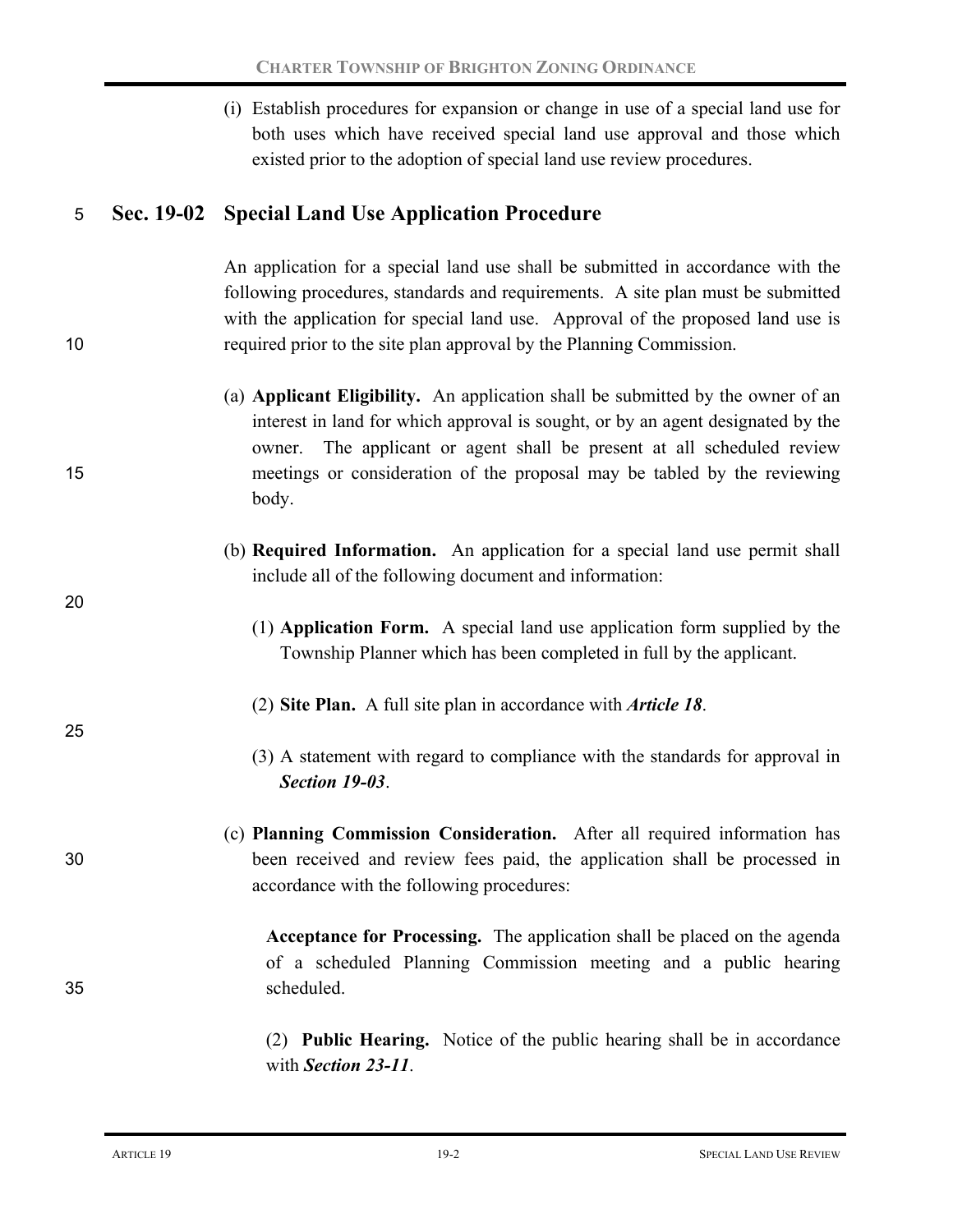(3) **Planning Commission Review.** Following the public hearing, the special land use proposal and plan shall be reviewed by the Planning Commission, based upon the standards and requirements of this Article.

**Plan Revision.** If the Planning Commission determines that revisions are 5 necessary to bring the proposed special land use application into compliance with applicable standards and regulations, the applicant shall submit a revised application and site plan. A second hearing is not required on a revised application that addresses concerns raised through the review process unless the Planning Commission determines that it is necessary. 10 Following submission of revised application materials, the proposal shall be placed on the agenda of a scheduled meeting of the Planning Commission for review and possible action.

- (d) **Planning Commission Determination.** The Planning Commission shall 15 review the application, together with the public hearing input, and reports from the Township Planner, Township Engineer, Fire Officials, and other reviewing agencies. The Planning Commission shall then make a determination on the application, based on the requirements and standards of this Article. The Planning Commission may approve, approve with 20 conditions, or deny a request as follows:
- (1) **Approval.** Upon determination by the Planning Commission that the application for a special land use is in compliance with the standards and requirements of this article and other applicable laws, approval shall be 25 granted.
- (2) **Approval with Conditions.** With an approval of a special land use proposal, the Planning Commission may impose reasonable conditions to the extent authorized by Michigan Zoning Enabling Act P.A. 110 of 2006, 30 as amended. A listing of conditions shall be sent to the applicant by registered mail, return receipt requested. The applicant shall submit a revised site plan or other information that demonstrates compliance with the conditions for administrative approval by the Township Planner within sixty (60) days of the date of conditional approval and prior to issuance of 35 a building permit or the submission shall be considered null and void. The Township Planner may submit the revised site plan to the Planning Commission for comments or approval.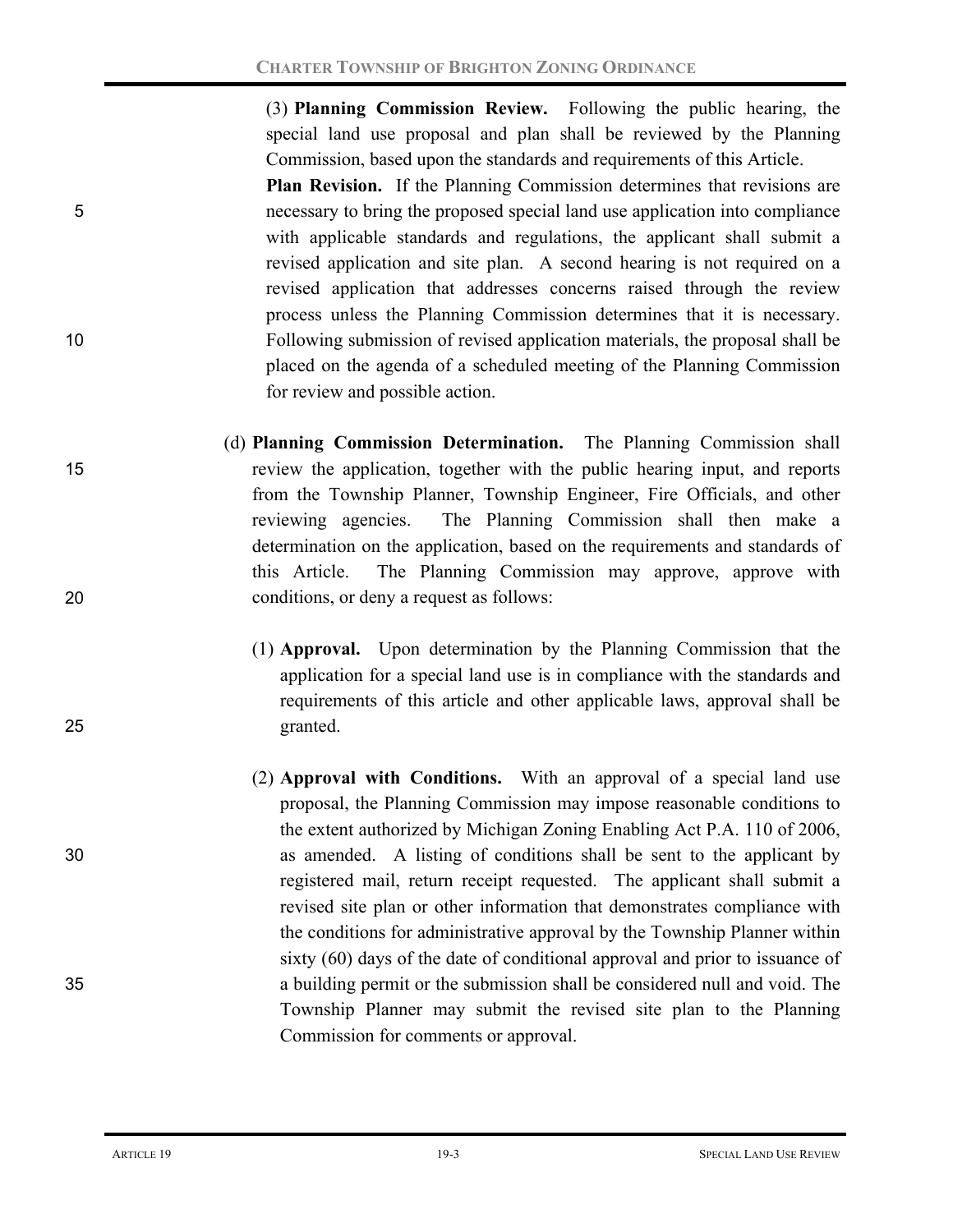- (3) **Denial.** Upon determination that a special land use does not comply with standards and regulations set forth in this Ordinance, or requires excessive revisions in order to comply with the standards and regulations, the Planning Commission shall deny the application. Resubmittal of an 5 application which was denied shall be considered a new application.
- (e) **Recording of Planning Commission Action.** Each action taken with respect to a special land use shall be duly recorded in the minutes of the Planning Commission. The minutes shall record the grounds for the action taken, and 10 any conditions imposed in conjunction with approval.
- (f) **Effect of Approval.** Any special land use approval shall run with the land in perpetuity, unless the use is specifically determined to be temporary in nature or the use is discontinued. The special land use approval shall apply only to 15 the land area contained within the parcel, lot, condominium unit, or other legally defined location for which the special land use approval was granted.
- (g) **Building Permits.** Following final approval of the special land use, and site plan, the applicant shall submit engineering plans to the Township Engineer. 20 The applicant shall also obtain all other applicable Township, County or State permits. The Building Department shall issue a building permit once all required approvals and permits are granted.
- (h) **Expiration of an Approved Special Land Use***.* If construction has not 25 commenced within twelve (12) months of the date of final approval, the approval becomes null and void and a new application shall be required. Upon written request from the applicant, a twelve (12) month extension may be granted by the Planning Commission if they find that the approved application and site plan continue to represent conditions on and surrounding 30 the site. A written request for an extension of time must be received by the Township prior to the special land use expiration date or a new application will be required.
- (i) **Revocation of an Approved Special Land Use***.* The Planning Commission 35 shall have the authority to revoke any special land use approval after the applicant has failed to comply with any of the applicable requirements of this Article, other applicable sections of this Ordinance, or conditions of the special land use approval. Prior to any action, the Planning Commission shall conduct a public hearing following the notification process for the original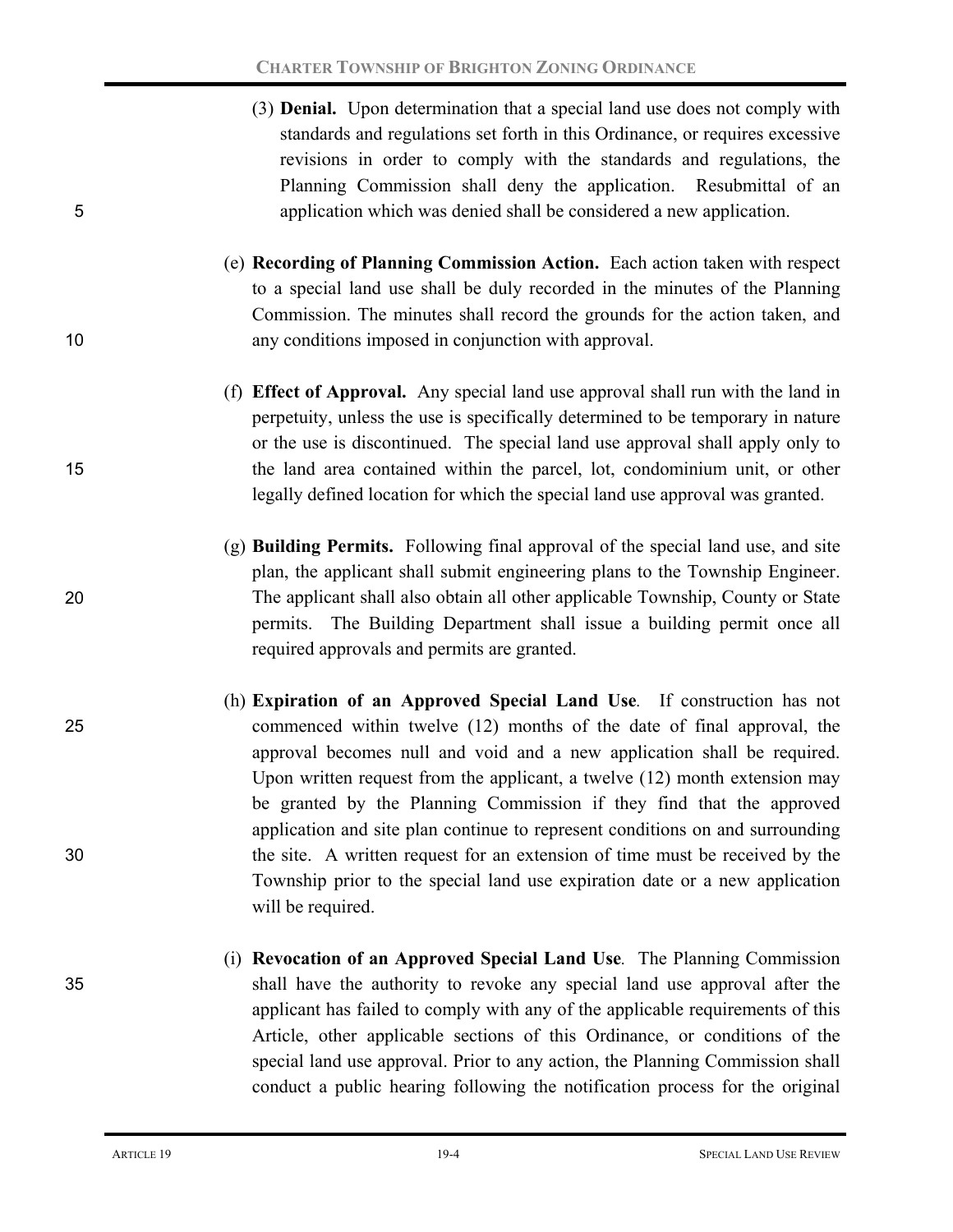approval. The applicant shall be provided an opportunity to present information and to answer questions. The Planning Commission may revoke any previous approval if it finds that a violation exists and has not been remedied prior to the hearing.

(j) **Performance Guarantee.** The Planning Commission may require that a performance guarantee be deposited with the Township of an amount sufficient to insure full completion of physical improvements per *Section 23- 08*. Site improvements that shall be covered by the performance guarantee 10 include, but are not necessarily limited to: landscaping, open space improvements, roads, lighting, and sidewalks.

(Ord. #248, 1/22/10), (Ord. #234, 12/28/06)

## 15 **Sec. 19-03 Standards for Approval**

5

A special land use proposal shall be approved by resolution that the proposed use will comply with all applicable requirements of this Ordinance including site plan review criteria set forth in *Article 18*, standards for specific uses listed in the 20 district, and all of the following standards

- (a) **Compatibility with Adjacent Uses.** The proposed special land use shall be designed, constructed, operated, and maintained to be compatible with existing or planned uses on surrounding land. The design of the site shall 25 minimize the impact of site activity on neighboring properties. In determining whether a special land use will be compatible and not create a significant detrimental impact, as compared to the impacts of permitted uses, consideration shall be given to the degree of impact the special land use may have on adjacent property, as compared with the expected benefit to the 30 community. The following types of impacts shall be considered:
	- (1) Use activities, processes, materials, equipment, or conditions of operation.
	- (2) Vehicular circulation and parking areas.
	- (3) Outdoor activity, visible storage and work areas and mechanical equipment.
	- (4) Hours of operation.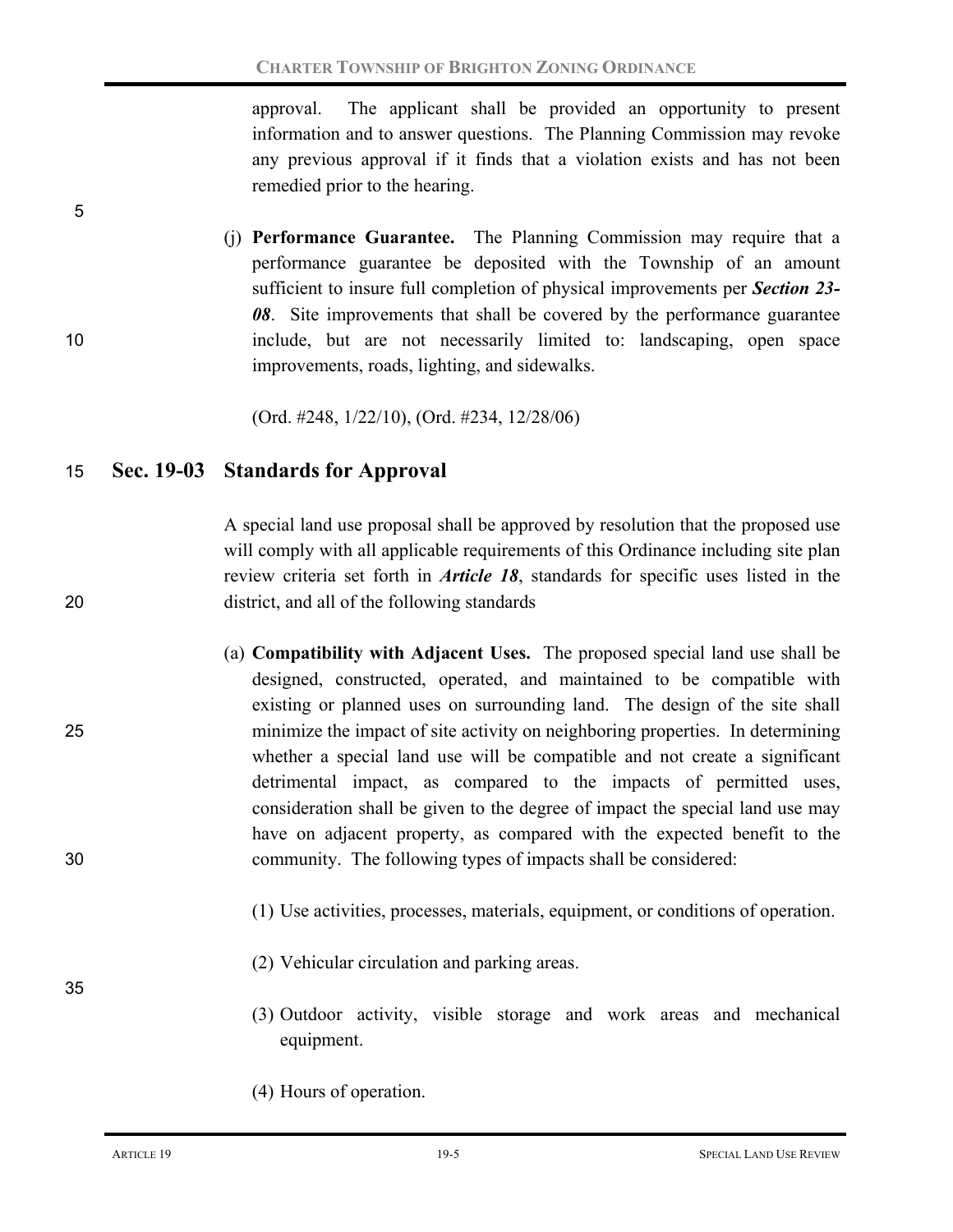(5) Production of traffic, noise, vibration, smoke, fumes, odors, dust, glare, and light.

## 5 (6) Impacts on adjacent property values.

- (7) The relative ease by which the impacts above will be mitigated.
- (b) **Use of Adjacent Property.** The proposed land use shall not substantially 10 interfere with the use and enjoyment of adjacent property.
- (c) **Isolation of Existing Uses.** The location of the proposed land use shall not result in a small residential area being substantially surrounded by nonresidential development. Also, the location of the proposed land use shall 15 not result in a small nonresidential area being substantially surrounded by otherwise incompatible uses.
- (d) **Impact on Public Health, Safety, and Welfare.** The proposed land use shall not include any activities, processes, materials, equipment, or conditions of 20 operation that may threaten public health, safety, and welfare. The physical layout of the site shall be designed in a manner that is not detrimental to public health, safety, and welfare. In determining whether this requirement is met, consideration shall be given to the production of traffic, noise, vibration, smoke, fumes, odors, dust, glare, and light.
- (e) **Enhancement of Surrounding Environment.** The proposed land use shall complement and enhance the surrounding environment, and shall not unreasonably interfere with nor discourage the appropriate future development and use of adjacent land and buildings nor unreasonably affect their value. In 30 determining whether this requirement is met, consideration shall be given to:
- (1) The provision of landscaping and other on-site amenities. Provision of additional landscaping over and above the specific requirements in this Ordinance may be required as a condition of approval of special land use 35 approval.
	- (2) The bulk, placement, and materials to be used in the construction of proposed structures as they relate to surrounding land uses.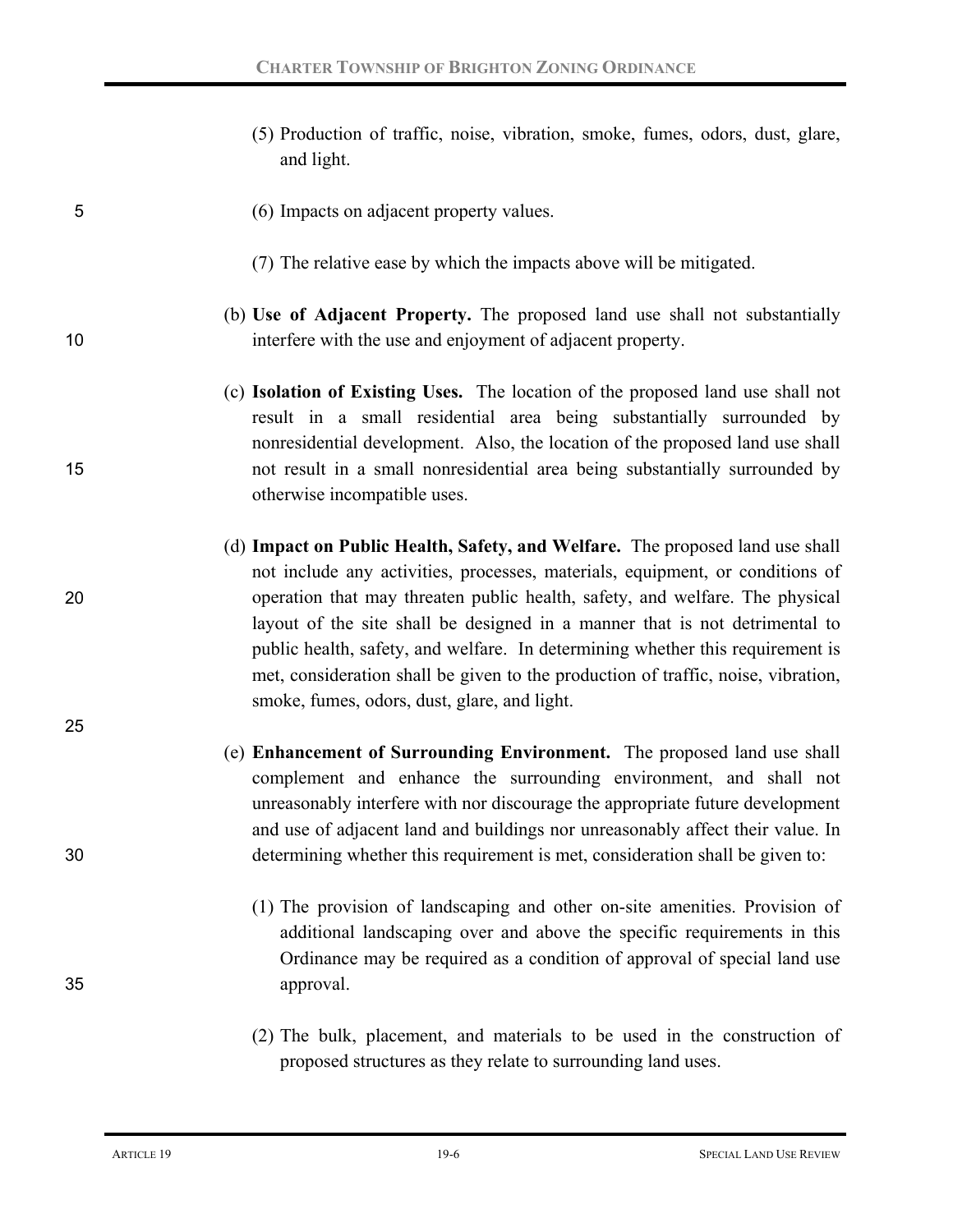- (f) **Compatibility with the Master Plan.** The proposed special land use shall be consistent with and in accordance with the general principles and objectives of the adopted Township Master Plan and shall promote the intent and purpose of this Ordinance and the district in which it is located.
- (g) **Compliance with Applicable Regulations.** The proposed special land use shall be designed, constructed, operated and maintained to meet all applicable Federal, State, and local Ordinances.
- 10 (h) **Public Services.** The proposed special land use shall be located where it can be adequately served by and not exceed the capacity of existing essential public facilities and services, including, but not necessarily limited to utilities, public roads, and public safety services, unless the project proposal contains an acceptable plan for providing necessary services or evidence that such 15 services will be available by the time the permitted use after special approval is available for occupancy.
- (i) **Impacts of Traffic.** The location and design of the proposed special land use site shall minimize the negative impact of traffic generated by the proposed 20 use on the road system in consideration of items such as vehicle trip generation (i.e. volumes), types of traffic, access location and design, circulation and parking design, road and bridge capacity, traffic operations at proposed access points, and traffic operations at nearby intersections and access points. The Township may require mitigation to maintain the pre-25 existing traffic operations. Route and operational restrictions (such as hours, cleaning of dust or debris) may be established for construction traffic to minimize negative impacts. The Township may require submittal of a traffic impact study to ensure compliance with this standard. The traffic study shall be in accordance with standard practices and procedures, and prepared by a 30 qualified traffic professional.
- (j) **Impact on the Overall Environment.** The proposed special land use shall not have an unacceptable significant adverse effect on the quality of the natural environment in comparison to the impacts associated with typical 35 permitted uses.